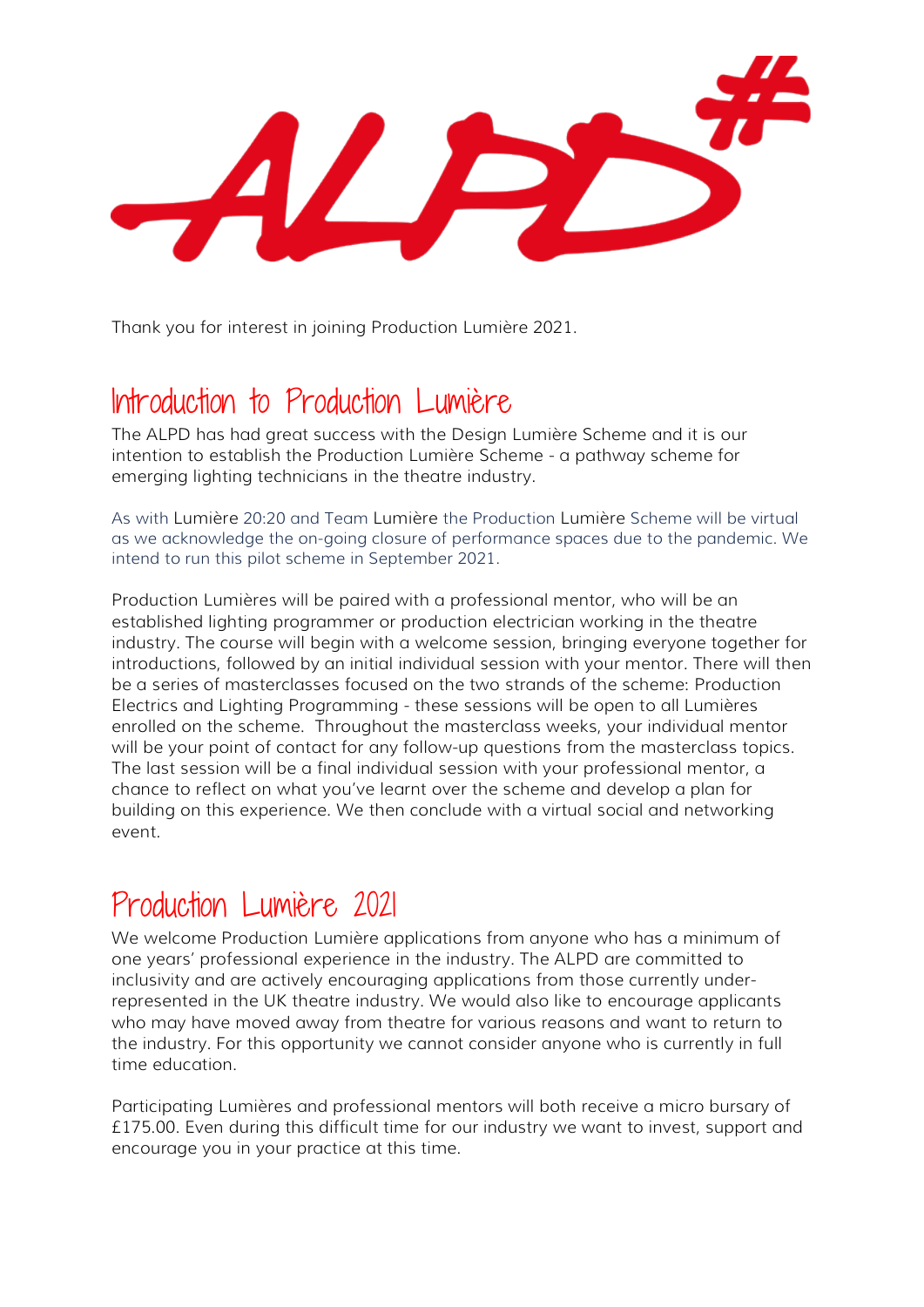The ALPD embraces and encourages diversity in many forms and are committed to inclusivity among our community members, including all members, associates and collaborators. We define diversity as people of different backgrounds, races, nationalities, genders, sexual orientations, beliefs, religions, socio-economic statuses, and more, and inclusivity as an approach where we respect, welcome, encourage, and engage diverse perspectives. Our strength and success as an organisation is built on the foundation of a wide range of perspectives and experiences.

### Mentor application process

To help us find the best match of Lumière and Mentor please fill out the form below:

#### *What is your primary area of work?*

*E.g., Production Electrician, Programmer etc.* 

#### *Which types of production have you worked on (there can of course be more than one)?*

*E.g., West End, Touring, Off-West End, Panto, Opera, Corporate Events, Live Music, Regional Producing Houses, Schools including Drama Schools and many others.* 

*Which regions do you work in? – Scotland, Wales, NI Ireland, England, Outside UK.*

*Have you mentored before? – Give some detail if you have.*

*In the future do you have a specific project(s) that you feel might benefit a Lumière as the production builds from concept to production?*